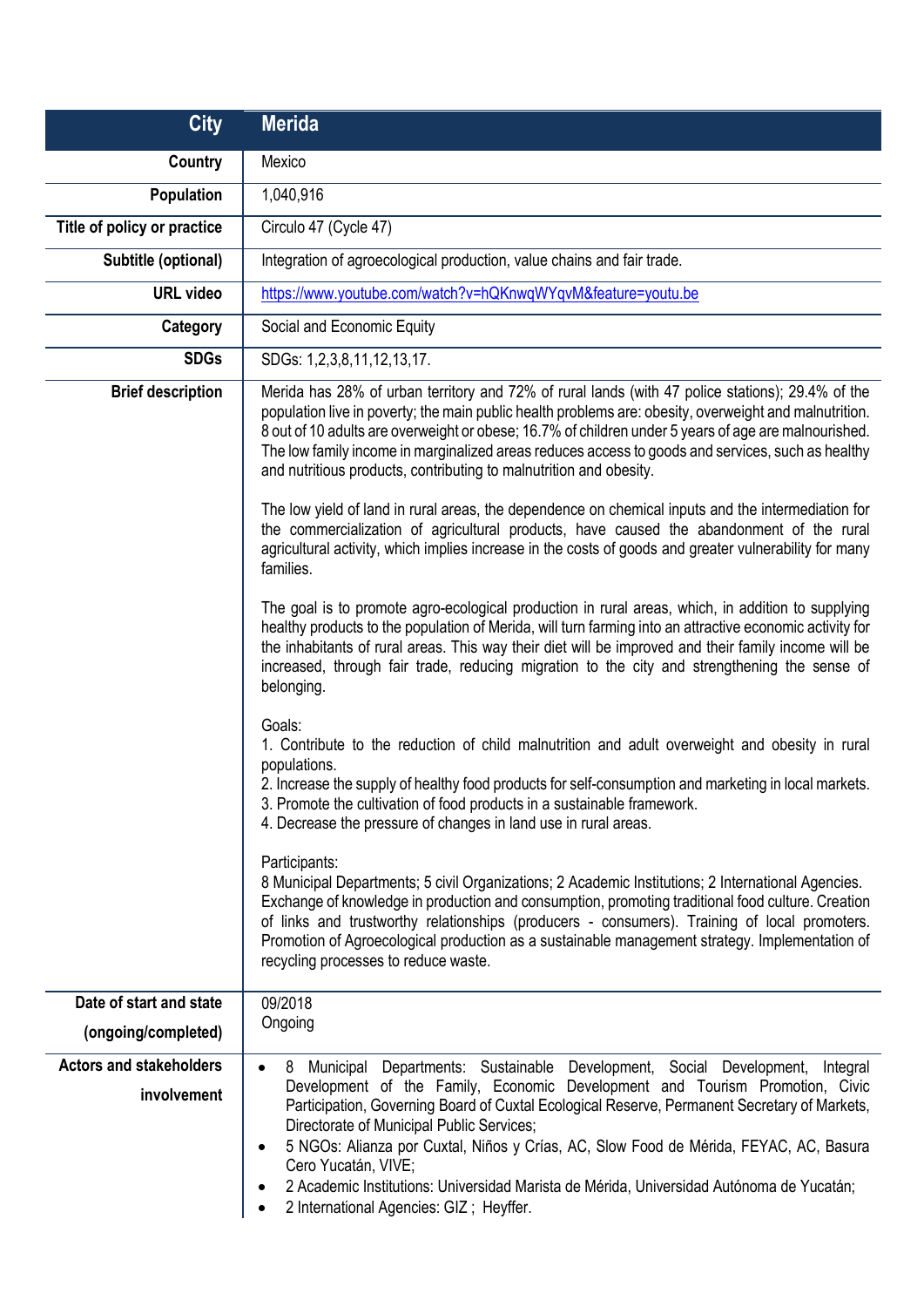| Approach         | Elaboration of the executive project.<br>Formation of the multidisciplinary work team.<br>٠<br>Analysis of producers and clients.<br>$\bullet$<br>Formation of a technical committee for the local logo.<br>$\bullet$<br>Strengthening of technical capacities.<br>$\bullet$<br>Marketing and Public Campaigns:<br>$\bullet$<br>Logistical support and creation of value chains.                                                                                                                                                                                                                                                                                                                                     |
|------------------|----------------------------------------------------------------------------------------------------------------------------------------------------------------------------------------------------------------------------------------------------------------------------------------------------------------------------------------------------------------------------------------------------------------------------------------------------------------------------------------------------------------------------------------------------------------------------------------------------------------------------------------------------------------------------------------------------------------------|
| Innovation       | The sustainable production of food contributes to the care of the environment, supports local<br>production by empowering rural and country areas, and it is an alternative to the improvement of<br>health and well-being.                                                                                                                                                                                                                                                                                                                                                                                                                                                                                          |
|                  | Circulo 47 is an innovative project in the region insofar as it's the first experience in the State. It<br>creates value chains between producers and consumers of the same municipality, reducing<br>transportation and establishing direct commercial relations; several government Departments are<br>involved, in coordination with Academic Institutions, small producers and civil society.                                                                                                                                                                                                                                                                                                                    |
|                  | Climate change and health: Circulo 47 is a reaction to climate change, in line with several analysis<br>and the PACMUN (Pacific Model United Nations). It promotes sustainable practices in the<br>production of healthy and quality food, improving health (reducing malnutrition and obesity) and<br>food autonomy of the rural population.                                                                                                                                                                                                                                                                                                                                                                        |
|                  | Sustainable agriculture: The promotion of sustainable agriculture in the municipality improves the<br>well-being of the agro-ecosystem, in particular of biodiversity, biological cycles and soil biological<br>activity; it improves soil fertility and avoids the use of agrochemicals, which allows local producers<br>to generate income and reduces the pressure of urbanization (deforestation) in rural areas.                                                                                                                                                                                                                                                                                                |
|                  | It favours the conservation of biodiversity: It improves the production of traditional and native foods<br>of the region, which enable the conservation of the biodiversity of flora, fauna, cultural elements and<br>traditions.                                                                                                                                                                                                                                                                                                                                                                                                                                                                                    |
| Impact           | Target population: producers in rural areas in conditions of poverty and marginalization (29.4% of<br>the rural population in Merida), families with rates of malnutrition, obesity and overweight.<br>Vulnerable groups without access to financing, training and negotiating power.                                                                                                                                                                                                                                                                                                                                                                                                                                |
|                  | Economic benefits: access to financing, training and technical advice on agro-ecological production<br>(empowerment), direct linkage with local consumers and logistical support for marketing within a<br>fair trade framework.                                                                                                                                                                                                                                                                                                                                                                                                                                                                                     |
|                  | Goals achieved:<br>Increase in family income from the production and marketing of food products.<br>Employment in rural areas.<br>$\bullet$                                                                                                                                                                                                                                                                                                                                                                                                                                                                                                                                                                          |
|                  | Social benefits: access to healthy and quality food products (food security) that improve the health<br>and nutrition of adults and children (reduction of malnutrition and obesity); improvement of the food<br>diet. Involvement of different actors (government, producers, consumers, academic institutions and<br>civil society) in the integration of the value chains. Preservation of traditional production and nutrition<br>techniques and promotion of cultural roots. Reduction of migration to urban areas, as a result of<br>self-employment or productive projects in rural areas. The conservation of the environment and<br>natural resources is promoted, as inputs in agro-ecological production. |
| <b>Inclusion</b> | Thematic Inclusion                                                                                                                                                                                                                                                                                                                                                                                                                                                                                                                                                                                                                                                                                                   |